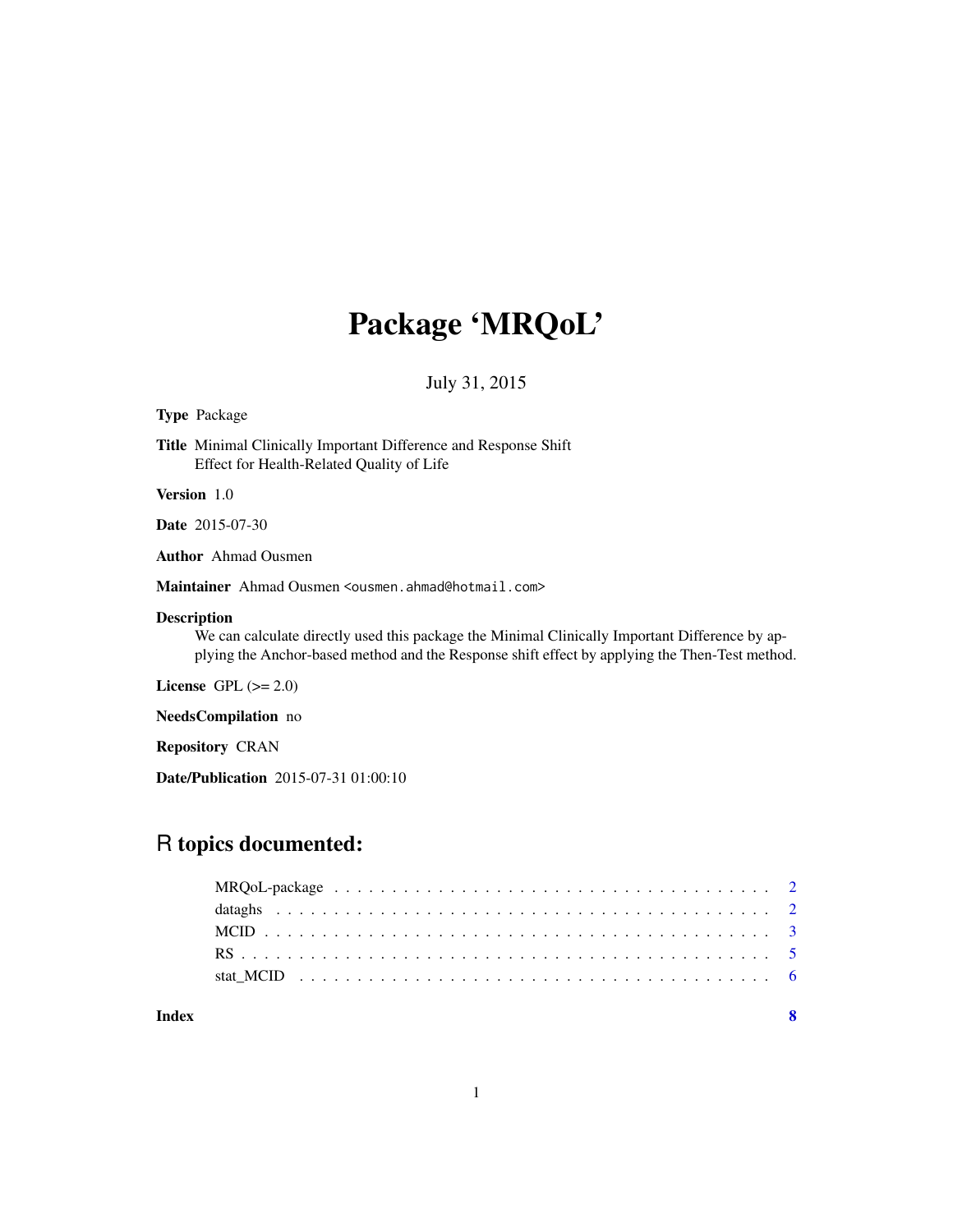<span id="page-1-0"></span>MRQoL-package *Minimal Clinically Important Difference and Response Shift Effect for Health-Related Quality of Life*

#### Description

We can calculate directly used this package the Minimal Clinically Important Difference by applying the Anchor-based method and the Response shift effect by applying the Then-Test method.

### Details

| Package:                | <b>MCID</b> |
|-------------------------|-------------|
| Type:                   | Package     |
| Version:                | 1.0         |
| Date:                   | 2015-07-30  |
| License: GPL $(>= 2.0)$ |             |

#### Author(s)

Ahmad Ousmen Maintainer: Ahmad Ousmen <ousmen.ahmad@hotmail.com>

#### References

Ann K Kvam, Finn Wisloff and Peter M Fayers, Minimal important differences and response shift in health related quality of life ; a longitudinal study in patients with multiple myeloma, Health and Quality of Life Outcomes, 2010;1477-7525-8-79.

T. S. Dabakuyo, F. Guillemin, T. Conroy, M. Velten, D. Jolly, M. Mercier, S. Causeret, J. Cuisenier, O. Graesslin, M. Gauthier, F. Bonnetain, Response shift effects on measuring post-operative quality of life among breast cancer patients: a multicenter cohort study, Qual Life Res, 2012.

Zeinab Hamidou, Tienhan Sandrine Dabakuyo and Franck Bonnetain, Impact of response shift on longitudinal quality-of-life assessment in cancer clinical trials, Pharmacoeconomics Outcomes Res, 2011;11(5), 549-559.

dataghs *Data of Global Health Status (GHS) dimension.*

#### Description

This data contain 5 scores at 3 measurement times (at baseline, after three months (T1) and after six months (T2)), and 2 Anchor's questions (anchor1 at (T1) and anchor2 at (T2)).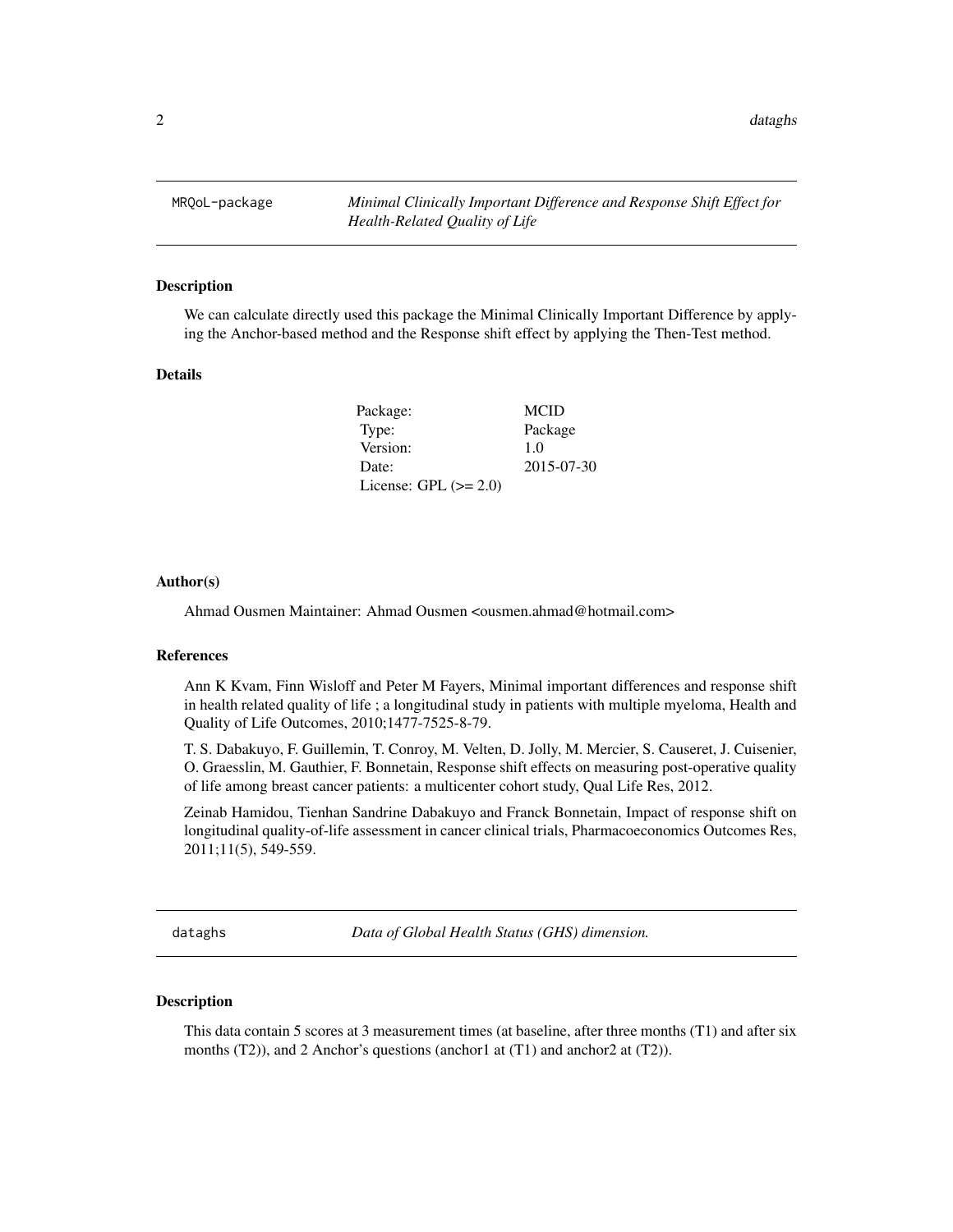#### <span id="page-2-0"></span> $\text{MCID}$  3

#### Usage

data("dataghs")

# Format

A data frame is composed of 100 observations and 7 variables.

anchor1 The Jaeschke's questions at (T1)

anchor2 The Jaeschke's questions at (T2)

GHS0 The Pre-test score at baseline

GHSr1 The Then-test score at (T1)

GHS1 The Post-test score at (T1)

GHSr2 The Then-test score at (T2)

GHS2 The Post-test score at (T2)

# Details

This data is composed of 7 variables: anchor1, anchor2: the first and second anchor's question at (T1) and (T2) respectively, and it have five categories ((much worse (MW), little worse (LW), no change (NC), little better (LB), much better (MB)), GHS0: the Pre-test score of GHS at baseline, GHS1: the Post-test score of GHS at (T1) (after 3 months of the baseline), GHSr1: the Then-test score of GHS at (T1) (the retrospective score of GHS0), GHS2: the Post-test score of GHS at (T2), GHSr2: the Then-test score of GHS at (T2) (the retrospective score of GHS1).

| MCID | Determination of the Minimal Clinically Important Difference |  |  |  |
|------|--------------------------------------------------------------|--|--|--|
|      | (MCID)                                                       |  |  |  |

#### Description

A function to calculate the MCID for one dimension of health-related quality of life using the Anchor-based method. The anchor is composed of five categories which are detailed below.

# Usage

```
MCID(score_1, score_2, X)
```
# Arguments

| score 1 | the Post-test score of each dimension                                                                                                                                           |
|---------|---------------------------------------------------------------------------------------------------------------------------------------------------------------------------------|
| score 2 | the Pre-test score if we calculate the MCID without Response shift effect, and<br>it is the Then-test score in the case of MCID with Response shift effect of each<br>dimension |
| X       | the Jaeschke's question with five categories                                                                                                                                    |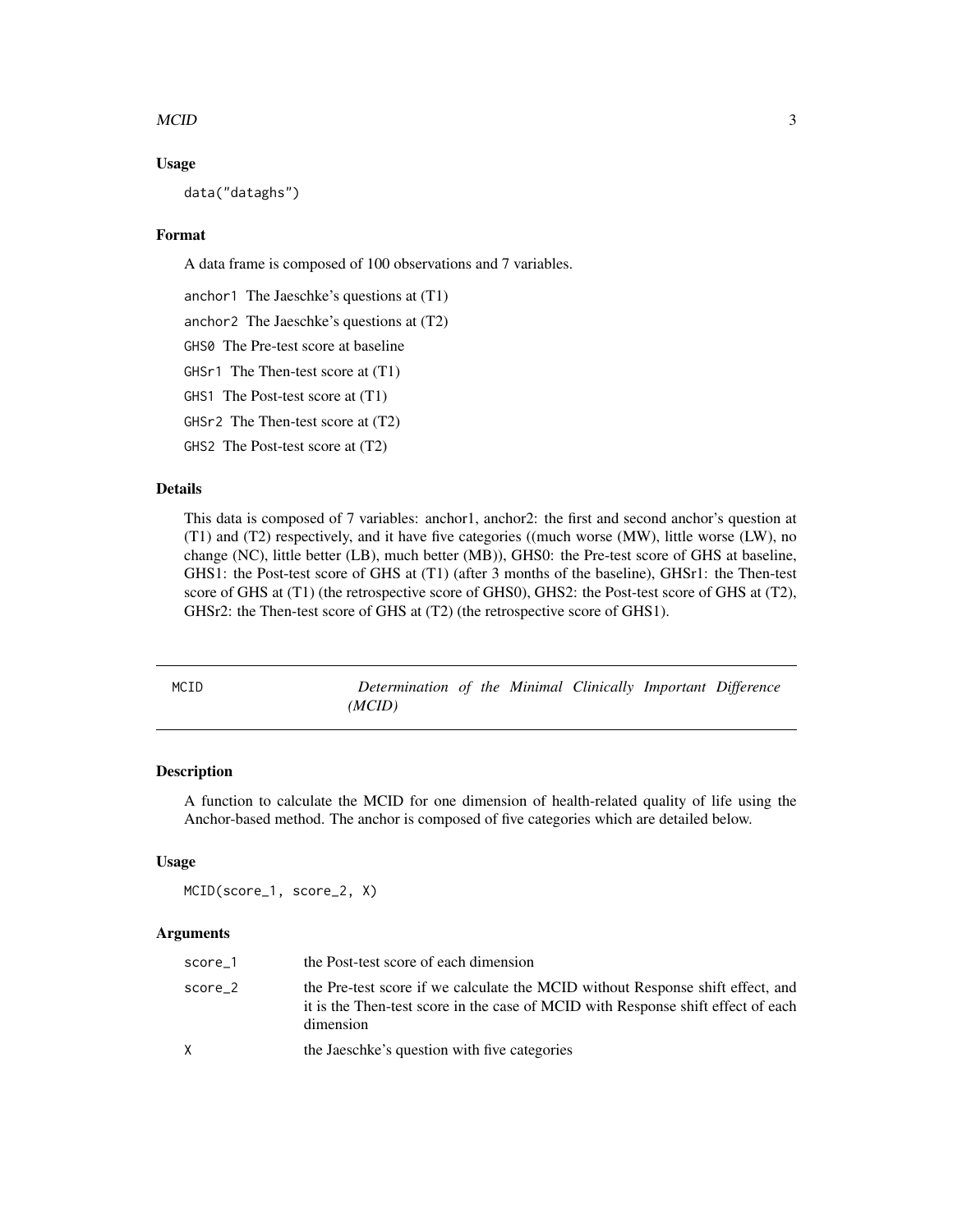#### Details

This function calculates the MCID with and without effect of response shift for the 5 categories cited in the Jaeschke's question (much worse (MW), little worse (LW), no change (NC), little better (LB), much better (MB)) for each quality of life dimension in oncology using the "Anchor-based method". The MCID is the Mean difference between Post-test and Pre-test if we calculate the MCID without effect of response shift and the Mean difference between Post-test and Then-test if we calculate the MCID with effect of response shift for each category of QoL dimension. More concretely, for example if we want to calculate the MCID with effect of Response shift at (T1) used the data (dataghs), we calculate the difference between the two variables GHS1 and GHSr1, then we calculate the average of the values associated for the category (MW) in the variable anchor1, in this case we obtain the MCID for the category much worse, and the MCID for each other category is calculated by the same method.

#### Value

The values returned by this function are the following:

MW: the MCID of the category "much worse"

LW: the MCID of the category "little worse"

NC: the MCID of the category "no change"

LB: the MCID of the category "little better"

MB: the MCID of the category "much better"

# **Note**

If we have more than five categories in the Jaeschke's question, we must recode this variable to obtain in the end five categories to implement this function.

#### Author(s)

Ahmad Ousmen

#### Examples

```
#Example 1:
#Example to calculate the MCID without effect of Response Sift:
data(dataghs)
MCID(dataghs$GHS1, dataghs$GHS0, dataghs$anchor1)
```
#Example 2: #Example to calculate the MCID with effect of Response Sift:

```
MCID(dataghs$GHS1, dataghs$GHSr1, dataghs$anchor1)
```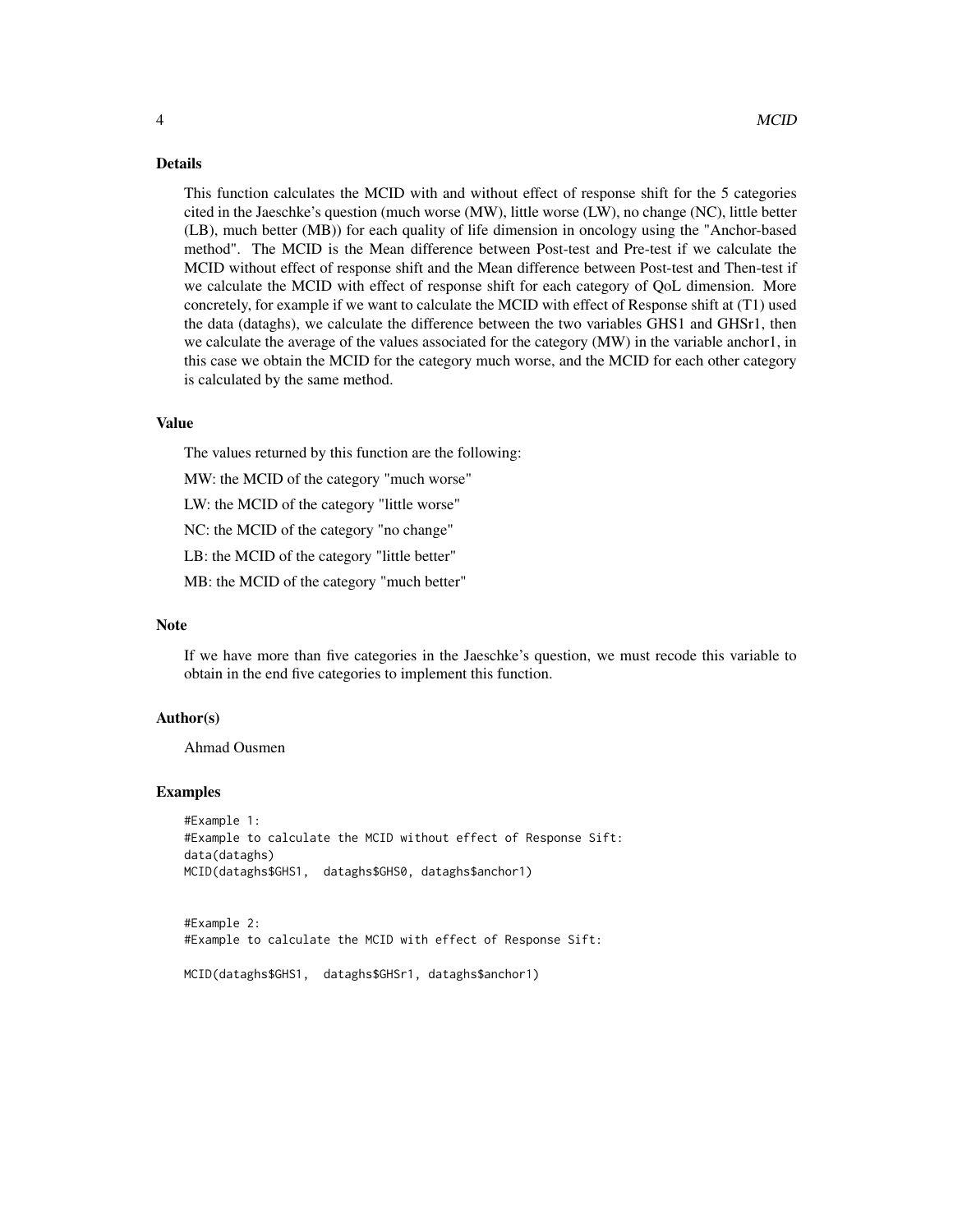#### <span id="page-4-0"></span>Description

This function allow us to determine the RS given by Pre-test minus Then-test, applyed on each dimension of quality of life questionnaires in oncology using Then-test method. In addition, it calculates the number of patients, the RS, the confidence interval (lower and upper limits of confidence interval), the p-value and the effect size for each category.

#### Usage

RS(score\_1, score\_2, X)

#### Arguments

| score_1   | the Post-test score of each dimension                                                                                                                                                                             |
|-----------|-------------------------------------------------------------------------------------------------------------------------------------------------------------------------------------------------------------------|
| $score_2$ | the Pre-test score if we calculate the minimal clinically important difference<br>without RS, and it is the Then-test score in the case of minimal clinically impor-<br>tant difference with RS of each dimension |
| X         | the Jaeschke's question with five categories                                                                                                                                                                      |

#### Value

ID: Dimension: Global Health Status (GHS) dimension, MW: the category "much worse", LW: the category "little worse", NC: the category "no change", LB: the category "little better", MB: the category "much better".

N: contain six values, the first value is the total number of patients for the quality of life dimension, and the five others values are the number of patients for each category of quality of life dimension.

RS: used this formula "Pre-test minus Then-test" we can calculate the global RS for the dimension and the five others RS for each category.

LCI: column contain five values, these values are the lower limits of the confidence interval of the RS calculated for each category. UCI: column contain five values, these values are the upper limits of the confidence interval of the RS calculated for each category.

p-value: used wilcoxon test we can obtained the global p-value for the dimension and the five others p-value for each category.

ES: the effect size obtained by divided the RS over the standard deviation at baseline. For example between (T1) and (T2) the baseline is (T1).

# Note

If we have more than five categories in the Jaeschke's question, we must recode this variable to obtain in the end five categories to implement this function.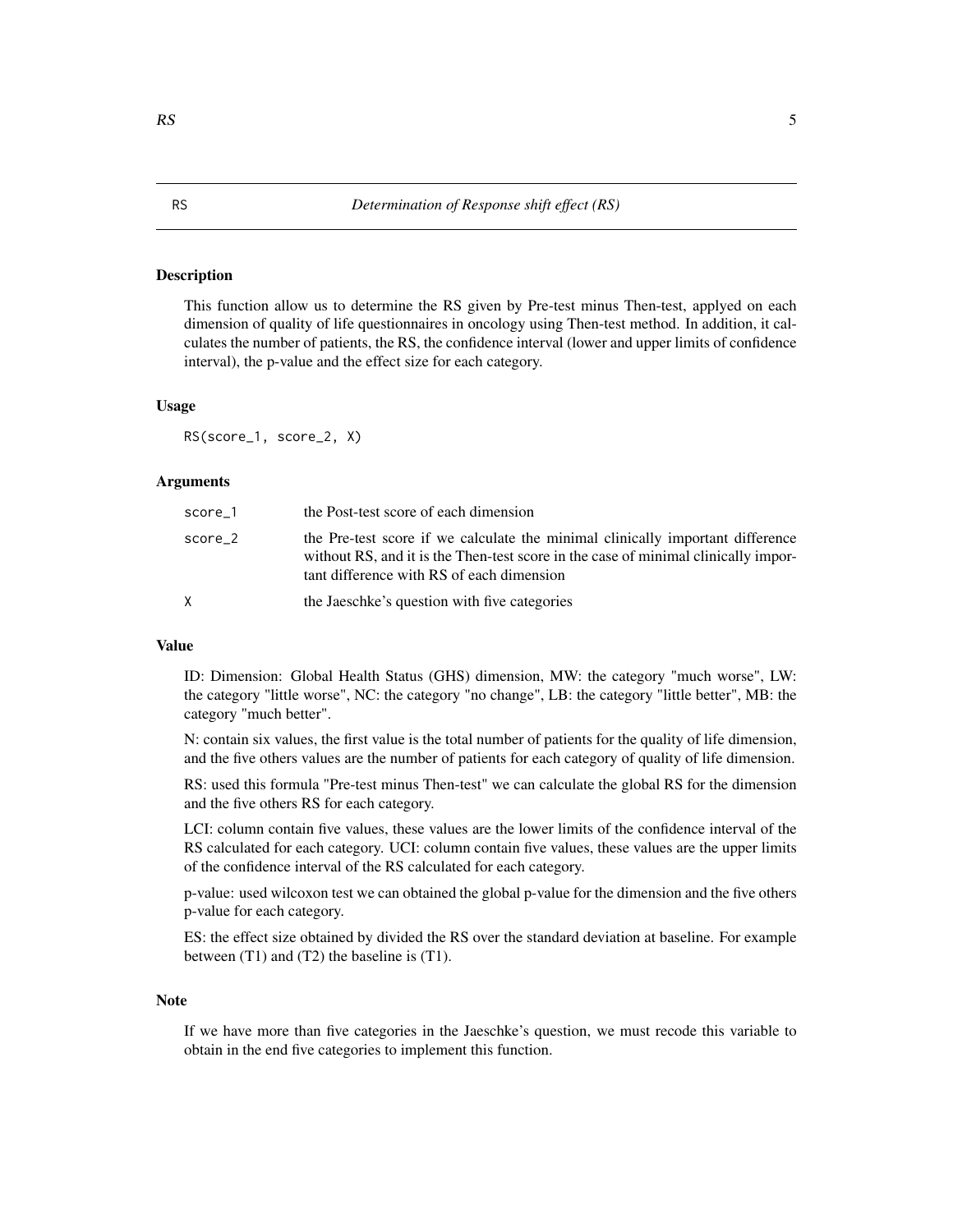#### <span id="page-5-0"></span>Author(s)

Ahmad Ousmen

#### Examples

#Example to calculate the Response Shift and the others statistics: data(dataghs) RS(dataghs\$GHS0,dataghs\$GHSr1, dataghs\$anchor1)

stat\_MCID *Statistics of the Minimal Clinically Important Difference*

#### Description

Calculate the number of patients, standard deviation and the confidence interval for each category of quality of life dimension.

# Usage

stat\_MCID(score\_1, score\_2, X)

# Arguments

| score_1 | the post-test score at $(T1)$ or $(T2)$                                                                                                                                                                            |
|---------|--------------------------------------------------------------------------------------------------------------------------------------------------------------------------------------------------------------------|
| score_2 | the Pre-test score if we calculate the minimal clinically important difference<br>without Response shift effect, and it is the Then-Test score in the case of MCID<br>with Response shift effect of each dimension |
| X       | the Jaeschke's question with five categories                                                                                                                                                                       |

#### Details

This function help us to obtain the number of patients, standard deviation and the confidence interval in two columns (Lower Confidence interval and Upper confidence Interval) for each category of quality of life dimension, that it help us to interpret the result of the minimal clinically important difference.

#### Value

ID: Dimension: Global Health Status (GHS) dimension, MW: the category "much worse", LW: the category "little worse", NC: the category "no change", LB: the category "little better", MB: the category "much better".

N: column contain six values, he first value is the total number of patients for the quality of life dimension. The five others values are the number of patients for each category of quality of life dimension.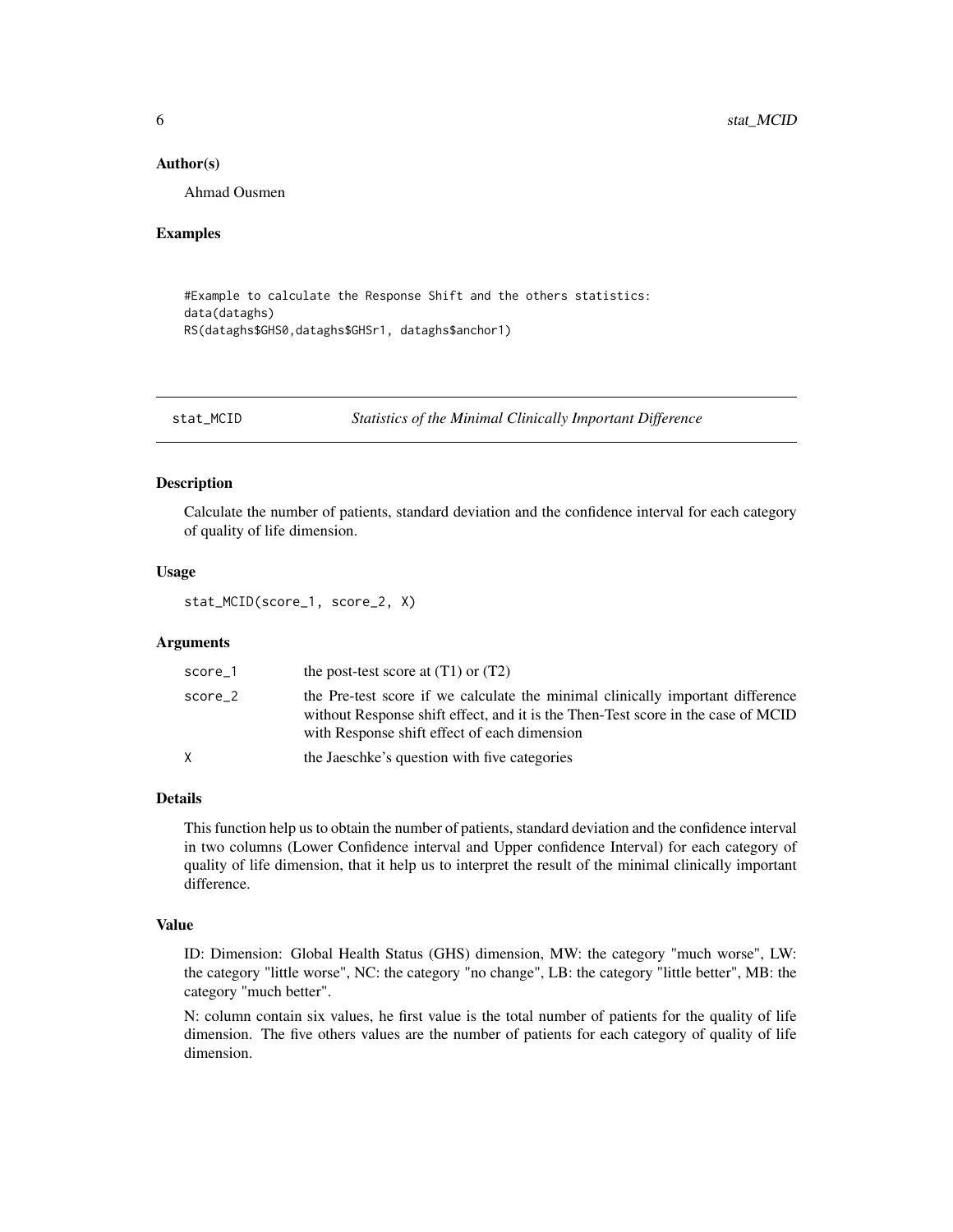# stat\_MCID 7

SD: column contain six values, he first value is the global SD for the quality of life dimension. The five others values are the SD for each category of quality of life dimension.

LCI: column contain five values, these values are the lower limits of the confidence interval of the minimal clinically important difference calculated for each category. UCI: column contain five values, these values are the upper limits of the confidence interval of the minimal clinically important difference calculated for each category.

#### Note

If we have more than five categories in the Jaeschke's question, we must recode this variable to obtain in the end five categories to implement this function.

### Author(s)

Ahmad Ousmen

#### Examples

```
#Example to calculate the statistics of minimal clinically important difference:
data(dataghs)
stat_MCID(dataghs$GHS1, dataghs$GHS0, dataghs$anchor1)
```